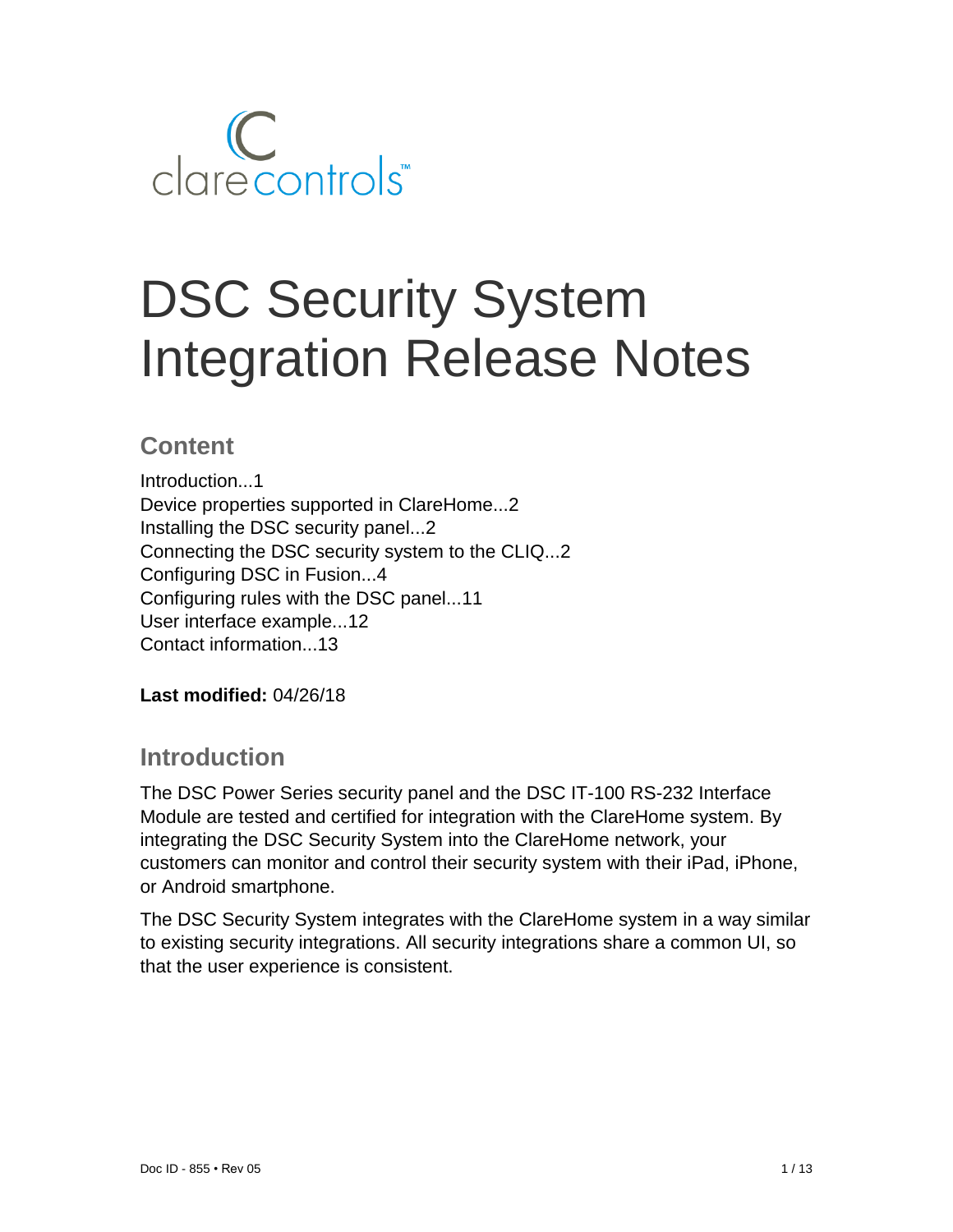# **Device properties supported in ClareHome**

### **Supported features**

- **Arm and disarm**: Arm and disarm are options in the user interface. Swipe the screen to arm or disarm the system.
- **Zone status**: The user is able to see the status of all zones in the system.
- **Armed stay:** The panel arms in stay mode, turning off the home's internal motion detectors
- **Armed away:** The panel arms in away mode, activating the entire security system (internal and external).

**Unsupported features**

- **DSC Z**-**Wave features**: This integration does not support any Z-Wave features.
- **Zone bypass**: The Clare Controls App does not allow for zone bypass.
- **Auto name detection**: You must enter the matching zone name manually.

# **Installing the DSC security panel**

A qualified installation technician should install the DSC security panel.

### **Notes**

- If you are using a wall mount box for the security panel, mount the PC5401 on the left side of the box so you can easily connect the RS-232 cable. Ensure that there is room for the cable and adapter.
- If you are using a hub enclosure for the security panel, mount in such a way to leave room for the cable and the DB-9 to RJ45 adapter to connect to the DSC IT-100.
- There are no extra steps to program the DSC panel with the ClareHome system.

# **Connecting the DSC security system to the CLIQ**

Install the DSC security system according to the manufacturer's instructions. When done, connect it to the ClareHome system. When using the DSC panel with a CLIQ.host, you must use the included cable and a null modem adaptor. When using the panel with a CLIQ.mini, you must use a USB to serial cable (part number CLIQ-SEC-USB-01).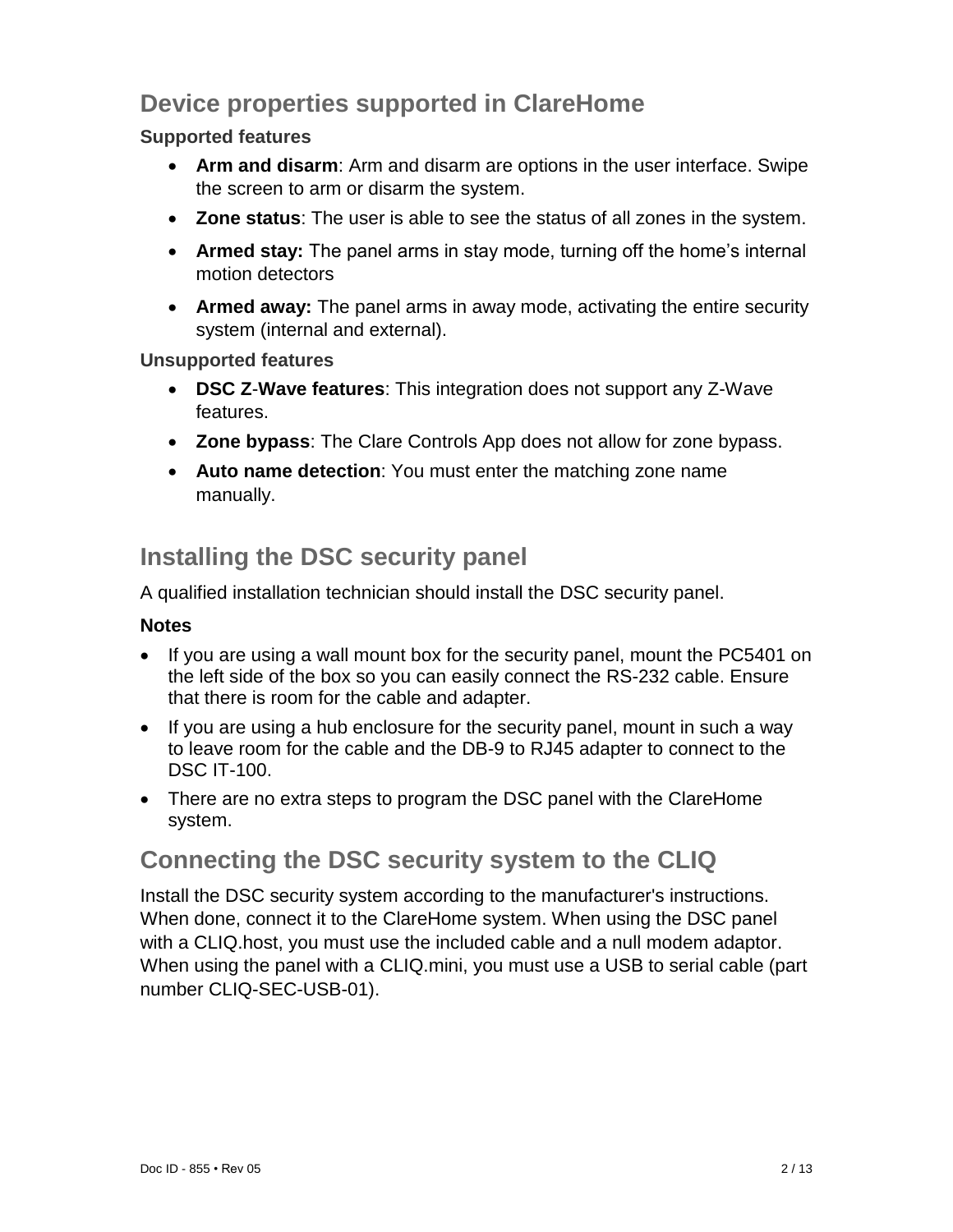### **To connect the DSC panel using a CLIQ.host:**

**Note:** The serial cable included with the CLIQ.host is a Null Modem cable. The HSIM module connection requires a straight through cable. For proper operation with the CLIQ serial cable, a null modem adapter must be installed between the DB9 end of the cable and the HSIM module. This converts the connection to straight through serial.

1. Attach the RJ12 end of the provided serial cable to the desired serial port of the CLIQ.

**Note:** Write down or note the port used, this is required for Fusion configuration.

- 2. Attach a null modem adapter/cable to the DB9 end of the CLIQ serial cable.
- 3. Attach the opposite end of the null modem adapter/cable to the DSC panel.
- 4. Configure the RS-232 serial connection (the DSC IT-100) with the port parameter settings in Table 1.

**Table 1: RS-232 settings**

| <b>Serial parameter</b> | <b>Setting</b> |
|-------------------------|----------------|
| Baud rate               | 9600           |
| Data bits               | 8              |
| Parity                  | <b>None</b>    |
| Stop bits               |                |

**To connect the DSC panel using a CLIQ.mini:**

**Note:** You will need the Clare Controls USB to serial cable (part number CLIQ-SEC-USB-01).

- 1. Attach the USB end of the USB to serial cable to the desired USB port on the CLIQ.mini.
- 2. Attach the opposite end of the USB to serial cable (DB-9 connector) to the serial connector on the DSC panel.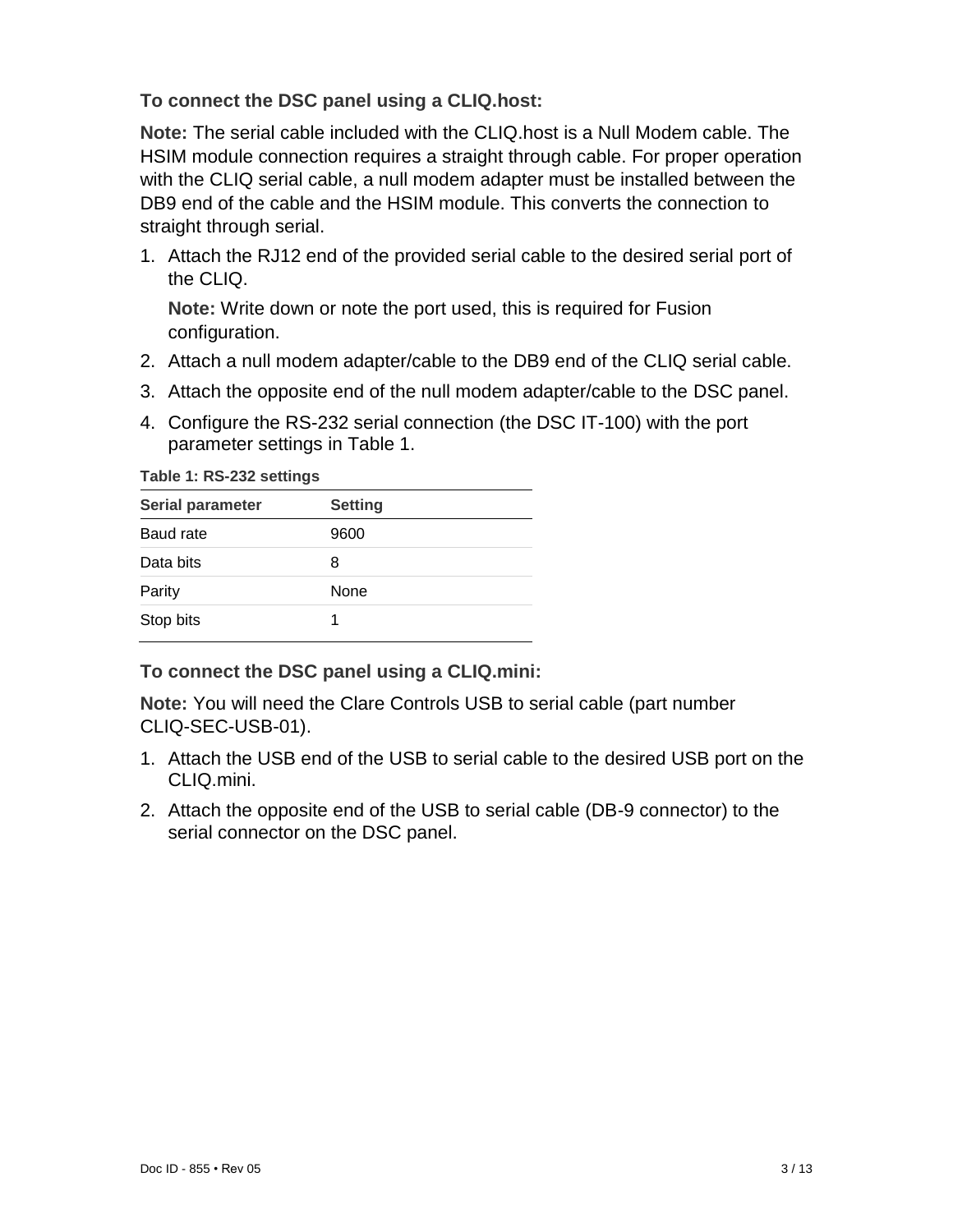# **Configuring DSC in Fusion**

Install and connect the DSC security panel to the ClareHome system, and then configure the DSC Security Panel in Fusion.

**To add the DSC security panel in Fusion:** 

1. Click the **Devices** tab, and then click the **New Device** button **the display the** Select Template dialog.



2. Expand the **Security** folder, and browse to the DCS – All Models.

**Security** > **Security Systems** > **DSC - All Models**.

3. Set the **Communication Method** field.

Select **CLIQ** if you connected DSC directly to a CLIQ.host or CLIQ.mini.

- 4. Click **OK**.
- 5. This displays the DSC All Models Device Wizard. Select the number of zones, and then click **OK**.

| <b>DSC - All Models - Device Wizard</b> |     |    |                          |
|-----------------------------------------|-----|----|--------------------------|
| Child devices to add                    |     |    |                          |
| DSC Security Zone 1                     |     |    | Minimum: 1 Maximum: 256. |
| Remaining                               | 255 |    |                          |
|                                         |     | Ok | Cancel                   |

**Note:** One partition is created automatically. Additional partitions must be added manually.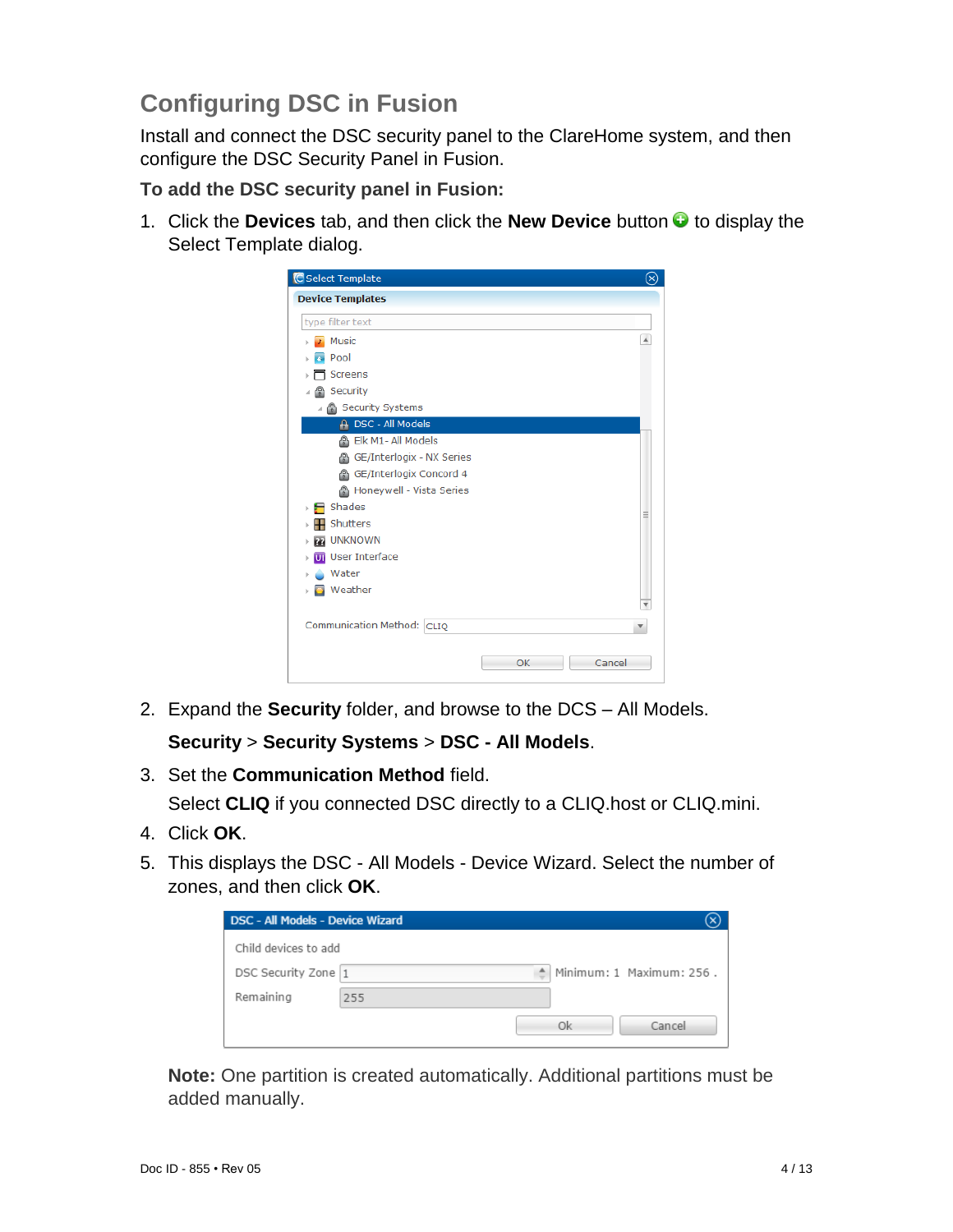6. The **Details** tab displays. Enter a name and notes for device if desired.

| Home security $\chi$ | 一日                                                       |
|----------------------|----------------------------------------------------------|
|                      | <b>HK59</b>                                              |
|                      | Details Configure Test Troubleshooting                   |
| Icon:                |                                                          |
| Name:                | Home security                                            |
| Manufacturer:        | <b>DSC</b>                                               |
| Model Number:        | All Models                                               |
|                      | Master Template: DSC - All Models Change Device Template |
| Types:               | <b>Security Systems</b>                                  |
| Notes:               | *DSC IT-100 Integration Module Required*                 |
| Version:             | 2.0.0                                                    |
| <b>Last Modified</b> | 2014/10/29 20:19                                         |
|                      | HL.                                                      |

7. Configure the fields with the proper information, leaving the baudrate, data bits, and serial parity to their default.

**Note:** Ensure that you select the proper value for the CLIQ Serial Port dropdown. CLIQ.host and CLIQ.mini each have port options.

| *DSC - All Models (Serial) (device) &<br>a    |                                               |                                 | 一日                                                                       |
|-----------------------------------------------|-----------------------------------------------|---------------------------------|--------------------------------------------------------------------------|
|                                               |                                               |                                 | 5<br>e e                                                                 |
| Details <b>Configure</b> Test Troubleshooting |                                               |                                 |                                                                          |
| <b>Configuration Properties</b>               |                                               |                                 | $\bullet$<br>$\boldsymbol{\nabla}$ .                                     |
| Name                                          | Value                                         | Mandatory                       | Description                                                              |
| ⊿ General                                     |                                               |                                 |                                                                          |
| Intrusion System                              | Dsc                                           | ves                             | The intrusion panel type. This is used to select the appropriate driver. |
| <b>CLIQ Serial Port</b>                       | CLIO.mini Serial 1                            | $\overline{ }$ no               | The CLIQ serial port to use for communicating to the device. Necessary   |
| Serial Baudrate                               | CLIQ.connect 3 Serial 1                       | $A$ no                          | The baud rate serial setting.                                            |
| Serial Data Bits                              | CLIQ.connect 3 Serial 2<br>CLIQ.host Serial 1 | .lno                            | The data bits serial setting.                                            |
| Serial Parity                                 | CLIQ.host Serial 2                            | Ino                             | The parity serial setting.                                               |
| Serial Stop Bits                              | CLIQ.mini Serial 1                            | $\overline{\phantom{a}}$<br>∉no | The stop bits serial setting.                                            |
|                                               |                                               |                                 |                                                                          |
|                                               |                                               |                                 |                                                                          |
|                                               |                                               |                                 |                                                                          |
|                                               |                                               |                                 |                                                                          |
|                                               |                                               |                                 |                                                                          |
|                                               |                                               |                                 |                                                                          |
|                                               |                                               |                                 |                                                                          |

8. Click the **Save** button ...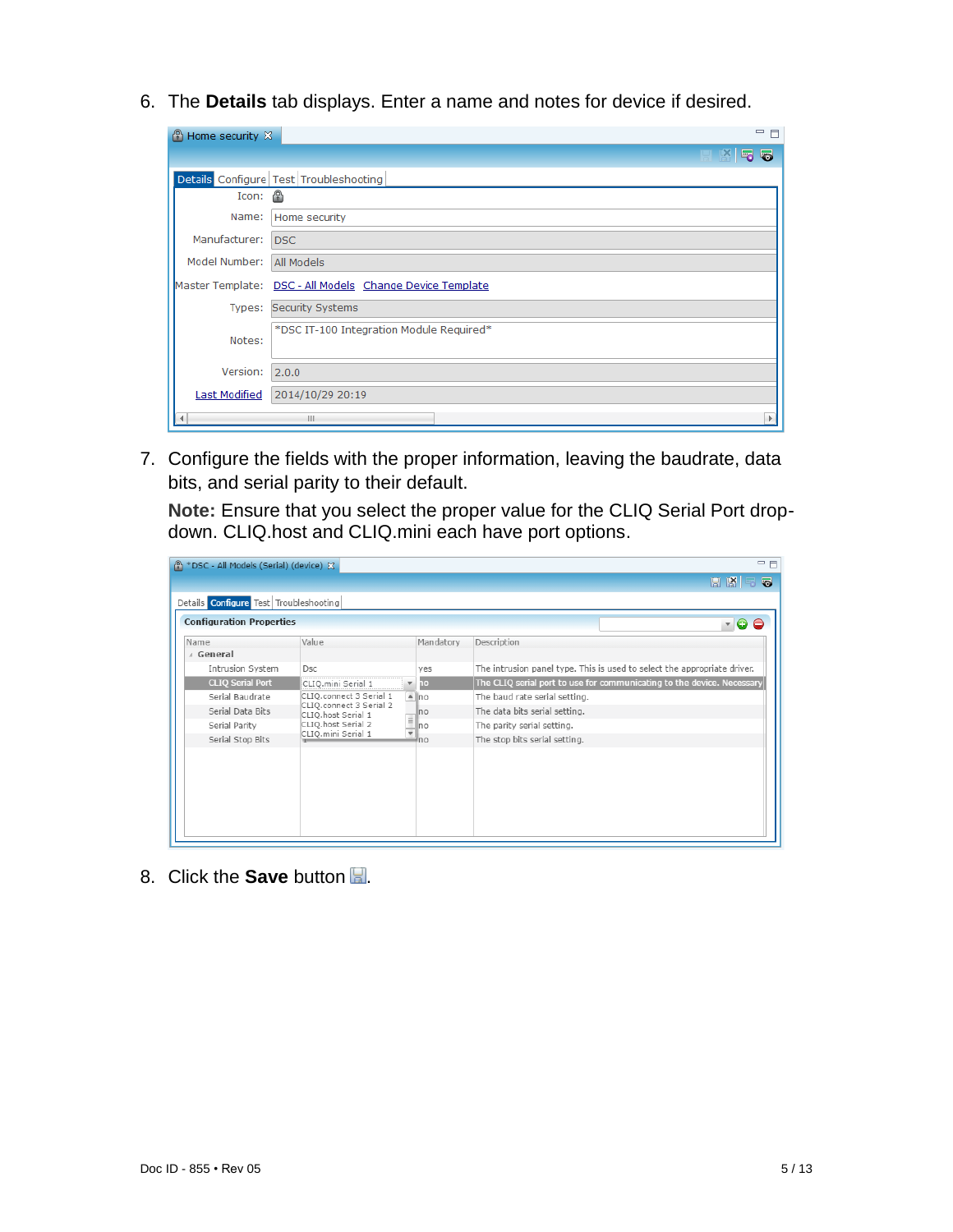**To configure the partition:**

1. Return to the **Devices** tab, and then double-click the partition to display its **Details** tab.

| <sup>®</sup> *DSC Security Partition & | 一日                                                             |
|----------------------------------------|----------------------------------------------------------------|
|                                        | $E$ $R$ $2$ $2$ $E$                                            |
| Details Configure Test                 |                                                                |
| Icon:                                  |                                                                |
|                                        | Name:   Main House - Partition 1                               |
| Manufacturer: DSC                      | ≣                                                              |
| Model Number: All Models               |                                                                |
|                                        | Master Template: DSC Security Partition Change Device Template |
|                                        | Types: Security Systems                                        |
| Notes:                                 |                                                                |

- 2. Enter a name for this partition. In our example above, we named the partition "Main House - Partition 1."
- 3. Click the **Configure** tab, and then expand the Intrusion Partition drop-down.

| <sup>@</sup> *DSC Security Partition & |       |     | □ 日                                                      |
|----------------------------------------|-------|-----|----------------------------------------------------------|
|                                        |       |     | <b>HKSO</b>                                              |
| Details Configure Test                 |       |     |                                                          |
| <b>Configuration Properties</b>        |       |     |                                                          |
| Name                                   | Value |     | Mandatory Description                                    |
| △ Intrusion Partition                  |       |     |                                                          |
| Partition Number 1                     |       | yes | The partition number within the intrusion system (1 base |
|                                        |       |     |                                                          |
|                                        |       |     |                                                          |
|                                        |       |     |                                                          |
|                                        |       |     |                                                          |
|                                        |       |     |                                                          |
|                                        |       |     |                                                          |

- 4. Enter the partition number in the **Value** field.
- 5. Click the **Save** button ...

**To manually add partitions to the security system:**

**Note:** When adding partitions, be sure that you do not duplicate the partition numbers. Each partition number must be unique.

1. Return to the **Devices** tab.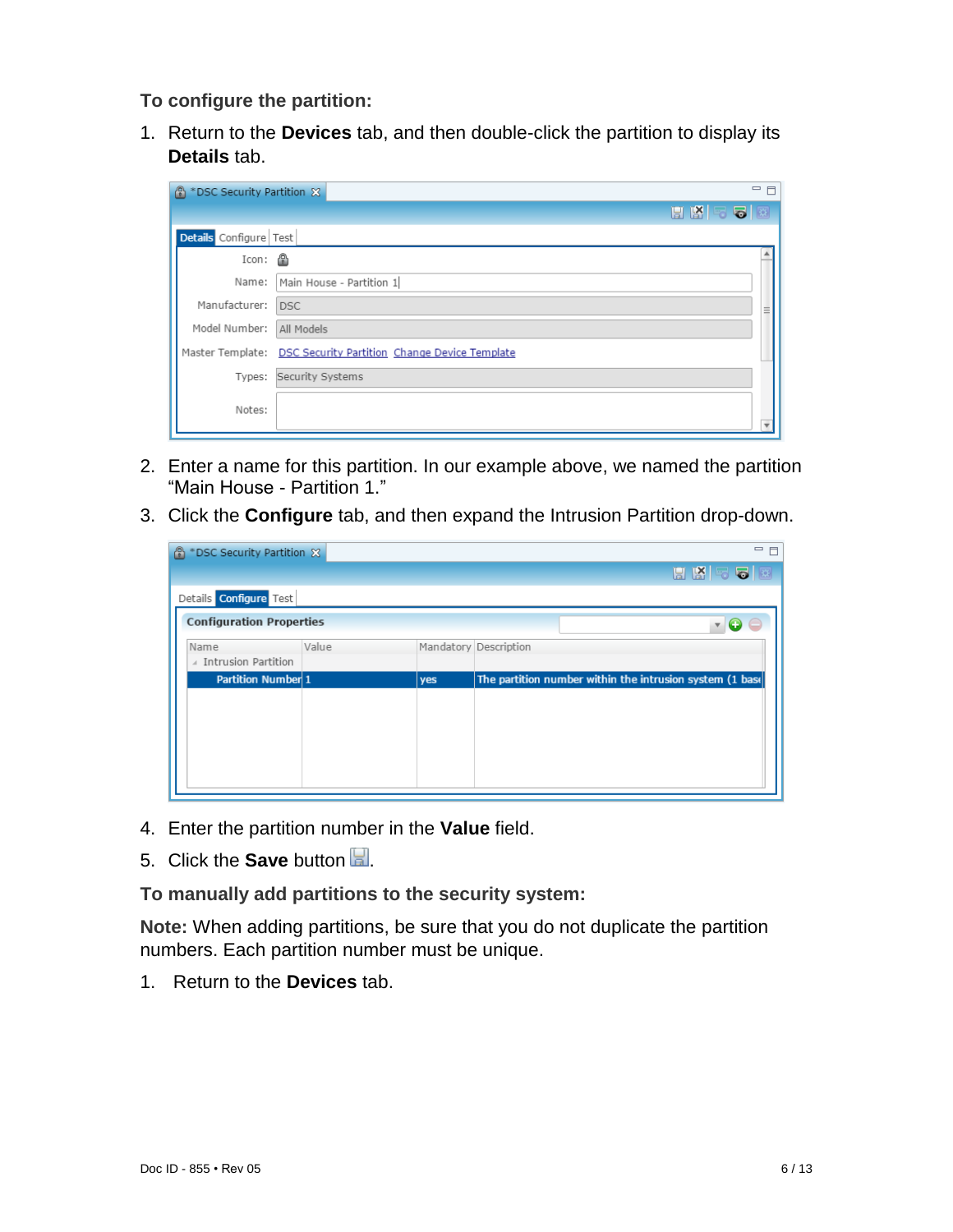2. Right-click the partition, and then select **Add Dynamic Children**.



3. The security Device Wizard displays. Select the number of partitions, and then click **OK**.

| DSC - All Models - Device Wizard |     |                          |
|----------------------------------|-----|--------------------------|
| Child devices to add             |     |                          |
| DSC Security Zone 1              | ≜   | Minimum: 1 Maximum: 256. |
| Remaining                        | 255 |                          |
|                                  |     | Οk<br>Cancel             |

**Note:** One zone is created automatically. Additional zones must be added manually.

- 4. Click **OK**.
- 5. Repeat steps 1 through 4 for each additional partition.

### **To configure zones:**

- 1. Return to the **Devices** tab, and then expand the desired partition to view the zones.
- 2. Double-click the zone to display the **Details** tab.

| <b>P DSC Security Zone 1 &amp;</b> | $\qquad \qquad =$<br>$\Box$                               |
|------------------------------------|-----------------------------------------------------------|
|                                    | HK59                                                      |
| Details Configure Test             |                                                           |
| Icon:                              |                                                           |
| Name:                              | DSC Security Zone 1                                       |
| Manufacturer:                      | <b>DSC</b>                                                |
| Model Number:                      | All Models                                                |
|                                    | Master Template: DSC Security Zone Change Device Template |
| Types:                             | Security Systems                                          |
| Notes:                             |                                                           |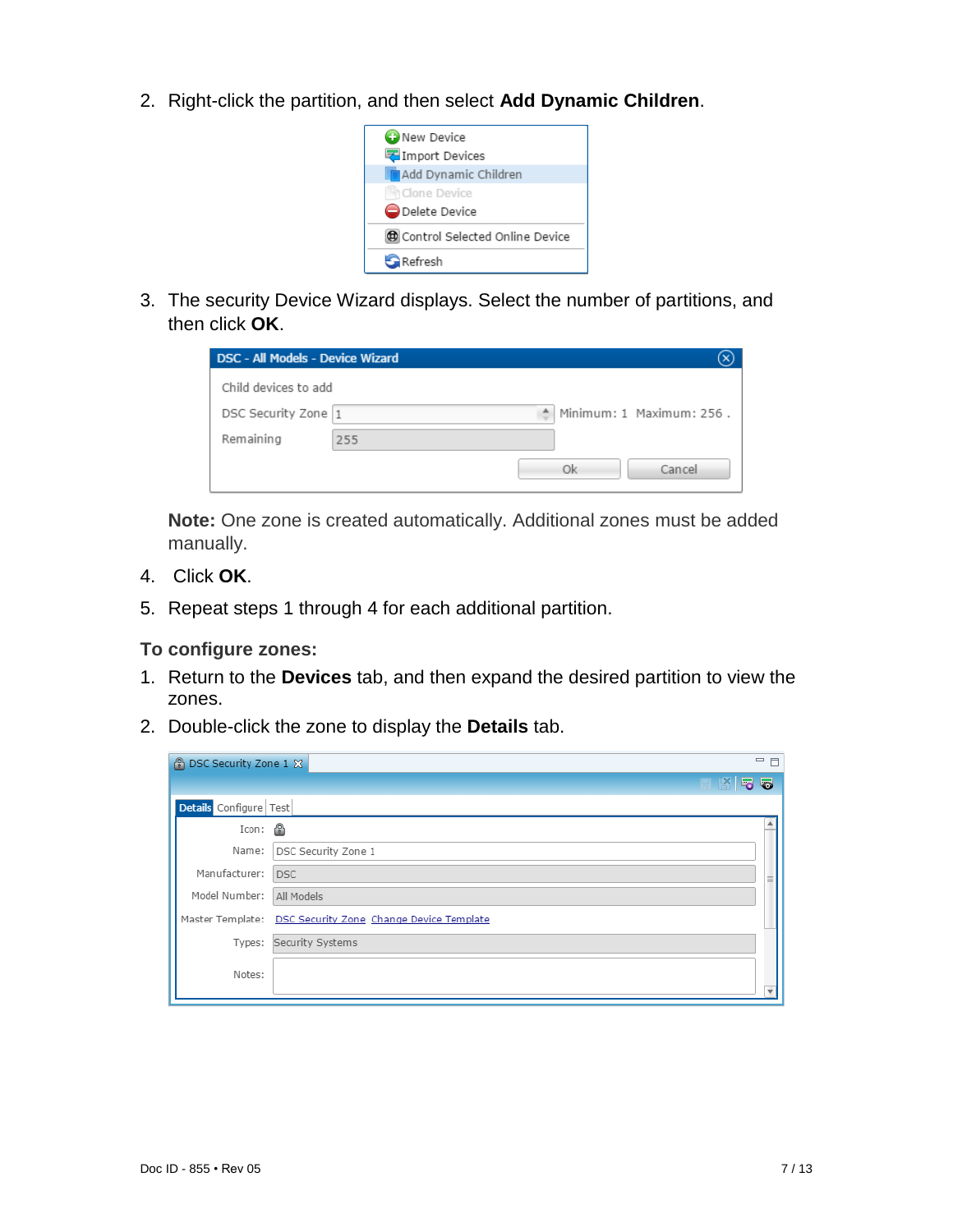3. Click the **Configure** tab, expand the Intrusion Zone drop-down, and then verify that the zone number is unique.

**Note:** If the zone is not unique, enter the zone number in the **Value** field.



4. Click the **Save** button **...** 

### **To manually add zones to a partition:**

**Note:** When adding zones, be sure that you do not duplicate the zone numbers. Each zone number must be unique.

- 1. Return to the **Devices** tab.
- 2. Right-click the partition, and then select **Add Dynamic Children**.



3. Fusion has already added the specified number of zones. Enter the number of additional zones for this partition.

| <b>Security Partition - Device Wizard</b> |                                |
|-------------------------------------------|--------------------------------|
| Child devices to add                      |                                |
| Zone 1                                    | Minimum: 0 Maximum: 127.<br>÷. |
| Remaining 125                             |                                |
|                                           | Οk<br>Cancel                   |

- 4. Click **OK**.
- 5. Repeat steps 1 through 4 for each additional zone in each partition.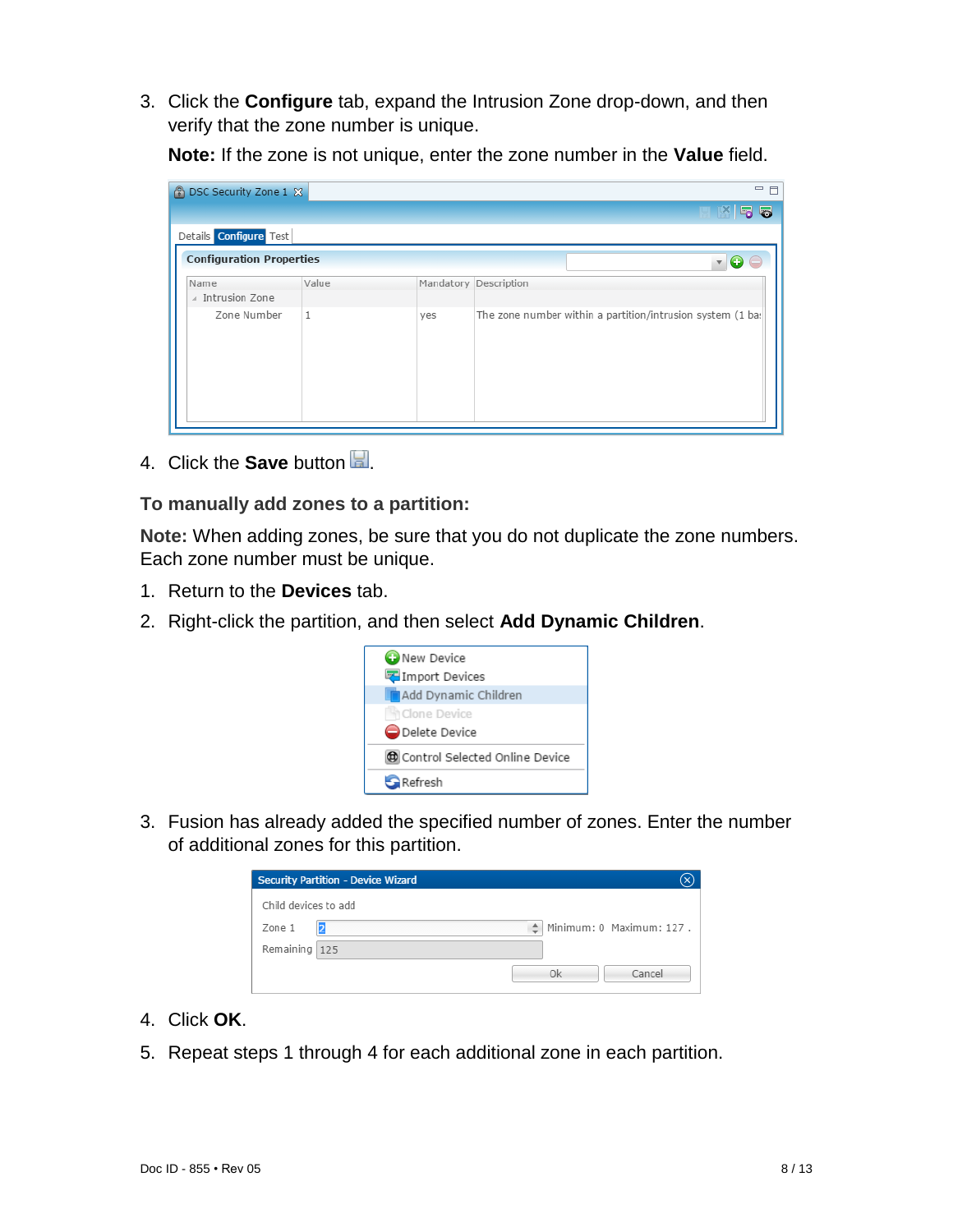**To create a service for a partition:**

1. Click on the security partition, and then click the **New Service Instance button b** to display the Create Service dialog.

| Service Name:                 |    |        |             |
|-------------------------------|----|--------|-------------|
| <b>DSC Security Partition</b> |    |        |             |
|                               |    |        |             |
|                               |    |        |             |
|                               |    |        |             |
|                               | OK | Cancel | Open Wizard |

2. Click **Open Wizard** to display the Service Instance dialog. Click Intrusion Partition Service, and then click **Next**.

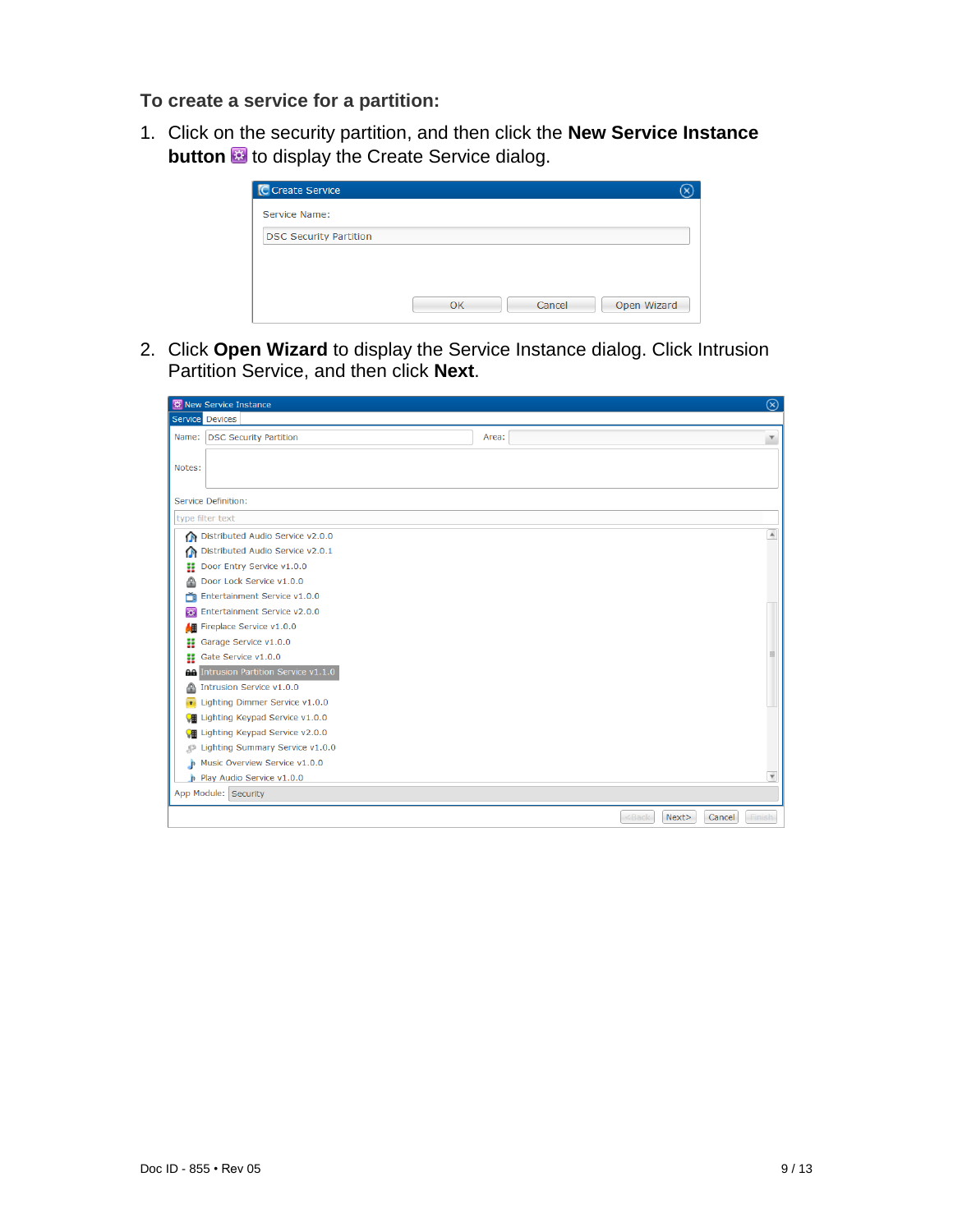3. Fusion displays a checkmark for the selected partition and its zones. If not, select the partition name and zones on the left side of the window.

| 翌 New Service Instance                                                                                                                                                                                                                                                                                                                                                                                                                                       |                                                                                                                                                              |                                                                                                                                                                                                                                    | $^\circledR$                                      |
|--------------------------------------------------------------------------------------------------------------------------------------------------------------------------------------------------------------------------------------------------------------------------------------------------------------------------------------------------------------------------------------------------------------------------------------------------------------|--------------------------------------------------------------------------------------------------------------------------------------------------------------|------------------------------------------------------------------------------------------------------------------------------------------------------------------------------------------------------------------------------------|---------------------------------------------------|
| Service Devices                                                                                                                                                                                                                                                                                                                                                                                                                                              |                                                                                                                                                              |                                                                                                                                                                                                                                    |                                                   |
| Compatible Selected (6) All                                                                                                                                                                                                                                                                                                                                                                                                                                  | Reg. △ Control Point<br>兼<br><b>Intrusion Partition</b>                                                                                                      | <b>Device</b><br><b>DSC Security Partition</b>                                                                                                                                                                                     | Use                                               |
| type filter text<br><b>Living Room</b><br>п<br>Kitchen<br><b>Guest Suite</b><br><b>Family Room</b><br>Entry<br><b>Unassigned Devices</b><br><b>A</b> DSC - CLIQ<br><b>DSC Security Partition</b><br>Partition 1, Zone 1<br>Partition 1, Zone 2<br>a<br>Partition 1, Zone 3<br>ி<br>Partition 1, Zone 4<br>Partition 1, Zone 5<br><b>DSC Security Partition 2</b><br>Partition 2, Zone 1<br>A Partition 2, Zone 2<br>Partition 2, Zone 3<br>DSC - Other<br>æ. | Zone<br>Zone<br>Zone<br>Zone<br>Zone<br>Zone<br>Zone<br>Zone<br>Zone<br>Zone<br>Zone<br>Zone<br>Zone<br>Zone<br>Zone<br>Zone<br>Zone<br>Zone<br>Zone<br>Zone | Partition 1, Zone 1<br>Partition 1, Zone 2<br>Partition 1, Zone 3<br>Partition 1, Zone 4<br>Partition 1, Zone 5<br>Partition 1, Zone 1<br>Partition 1, Zone 2<br>Partition 1, Zone 3<br>Partition 1, Zone 4<br>Partition 1, Zone 5 | $\equiv$<br>$\blacktriangle$<br>Ξ<br>٠            |
| <b>DSC Security Partition</b><br><b>A</b> DSC Security Zone                                                                                                                                                                                                                                                                                                                                                                                                  | Zone<br>Zone<br>Zone                                                                                                                                         |                                                                                                                                                                                                                                    | $\overline{\mathbf v}$                            |
|                                                                                                                                                                                                                                                                                                                                                                                                                                                              | $\left  \cdot \right $                                                                                                                                       | Ш.<br>$Back$                                                                                                                                                                                                                       | $\blacktriangleright$<br>Cancel<br>Finish<br>Next |

- 4. Set the control points for your partition and zones. On the right side of the window, click inside the **Devices** field, and then select a zone from the dropdown list.
- 5. Click **Finish**.
- 6. Deploy your project.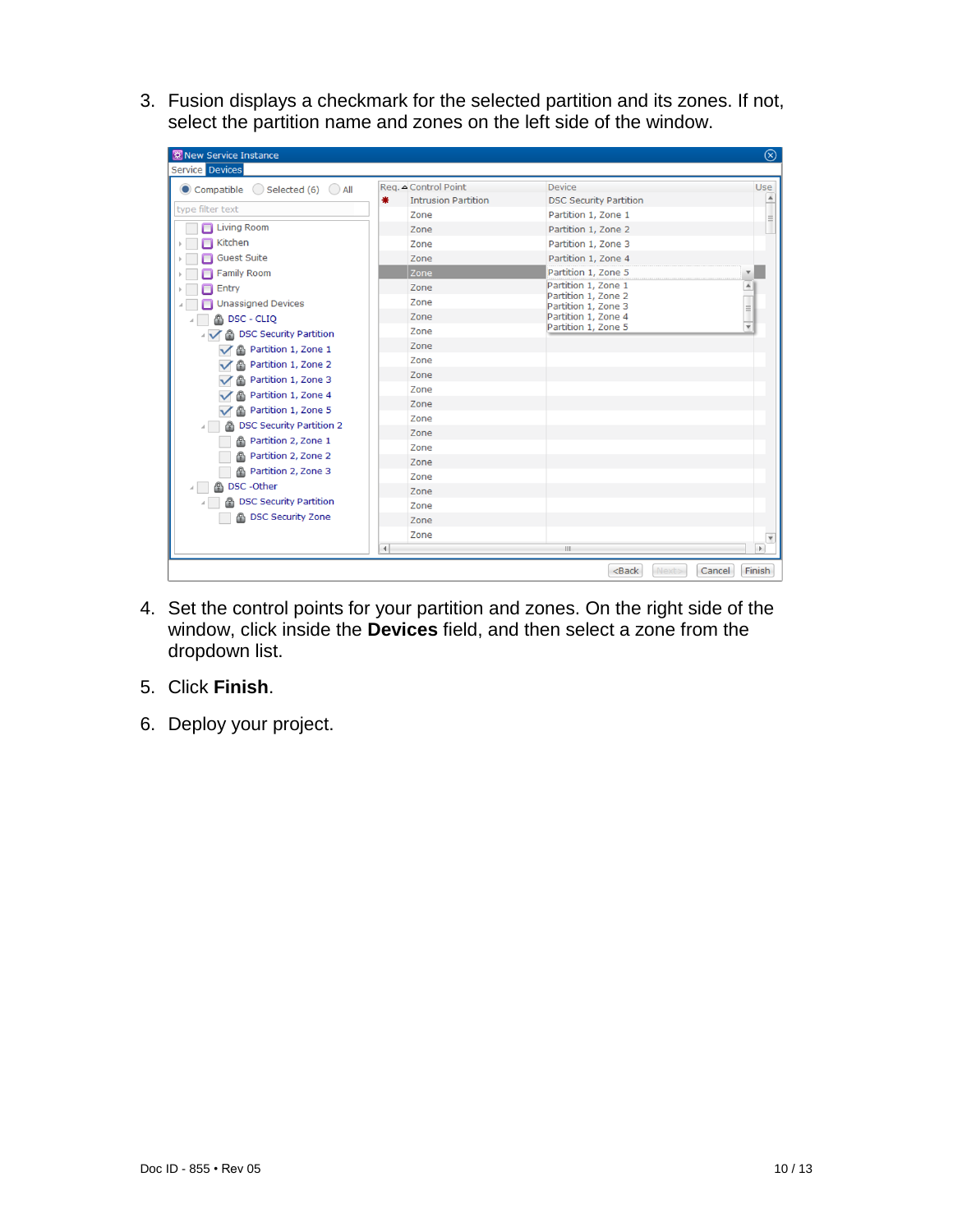# **Configuring rules with the DSC panel**

Configure a rule for the DSC panel.

The following example sets an Armed-away rule. When the DSC is set to Arm-Away, the lighting switch turns off.

**To create an Armed-away mode rule in Fusion:** 

1. Access your project, and then click the **Rules** tab.

| 图 Setup Devices 8 Services 图 Scenes 图 Rules · 第 Z-Wave 图 Troubleshooting |      | ー 日 |
|--------------------------------------------------------------------------|------|-----|
|                                                                          |      | 6 O |
| type filter text                                                         |      |     |
| Name                                                                     | Type |     |
| <b>Allen</b><br>Good Morning                                             | Rule |     |
| <b>B</b> Good Night                                                      | Rule |     |

- 2. Click the **New Rule** button  $\bullet$ .
- 3. Enter a name for the rule, and then select the Enable Rule checkbox.



4. Configure the Event Part as below.

**Event Type:** Device Property Value Event

**Device:** DSC device

**Function:** Intrusion Partition

**Property:** Arm Away

**Constraint:** =

**Value:** ArmedAway

| <b>Event Part</b> |                                                    |                         |
|-------------------|----------------------------------------------------|-------------------------|
|                   | Event Type: Device Property Value Event            |                         |
|                   | Device: - DSC All Models DSC - All Models (device) |                         |
| Function:         | Intrusion Partition                                |                         |
| Property:         | Armed Away                                         |                         |
| Constraint:       | $=$                                                |                         |
| Value:            | ArmedAway                                          | $\overline{\mathbf{v}}$ |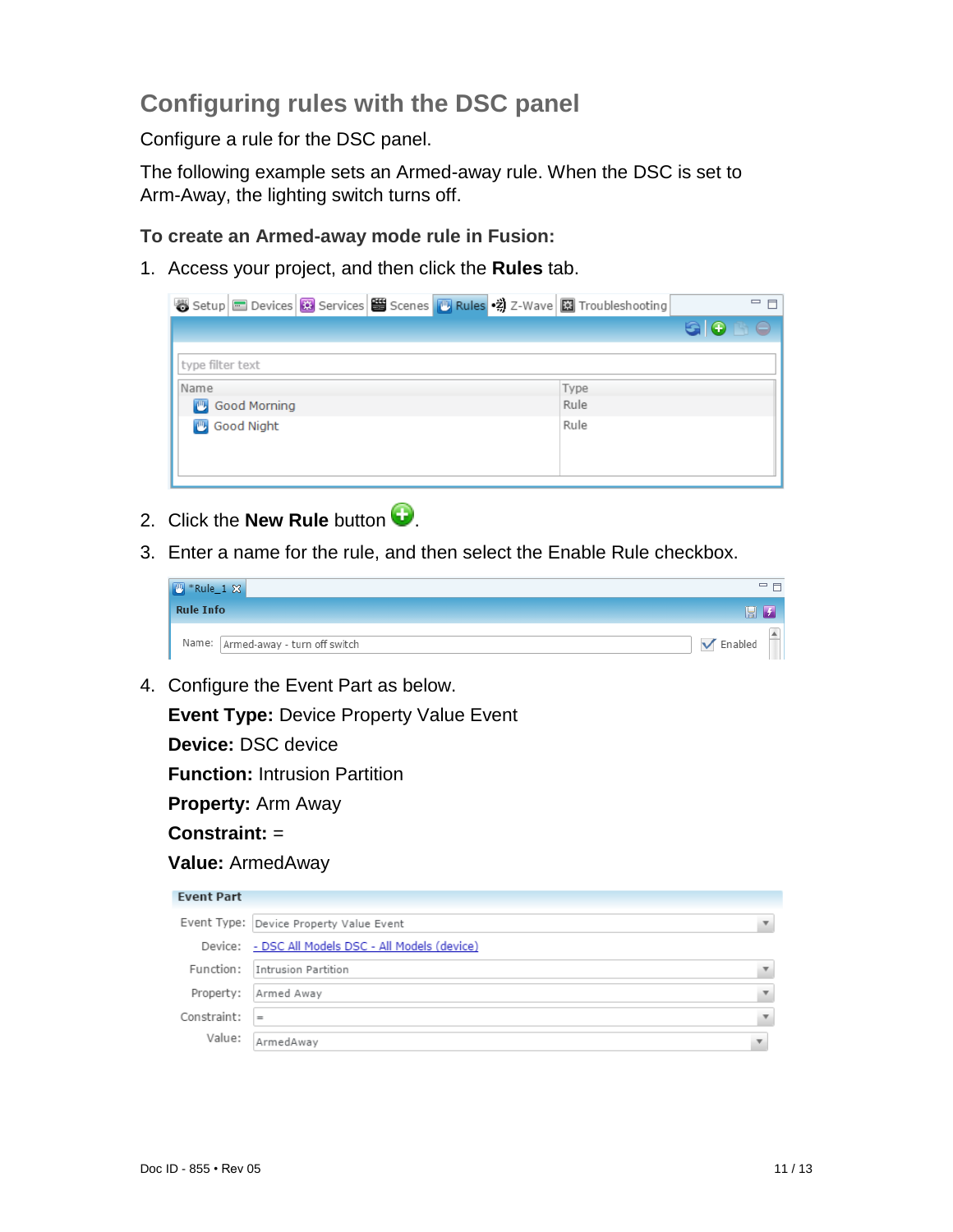5. Configure the Action part as below.

**Action Type:** Invoke Device Operation

**Device:** Lighting switch

**Function:** Switch

### **Operation:** Turn Off

| <b>Action Part</b>     |                                                          |  |
|------------------------|----------------------------------------------------------|--|
|                        | Action Type: Invoke Device Operation                     |  |
|                        | Device: Living Room - Clare Controls CL-MNS Sys 2 Switch |  |
| Function: Switch       |                                                          |  |
| Operation: Turn Off () |                                                          |  |

6. Click **Save <b>b**, and then deploy the project.

# **User interface example**

The following figures show the controls in the ClareHome app.

### **Figure 1: DSC Security System UI in the Ready and Armed states**